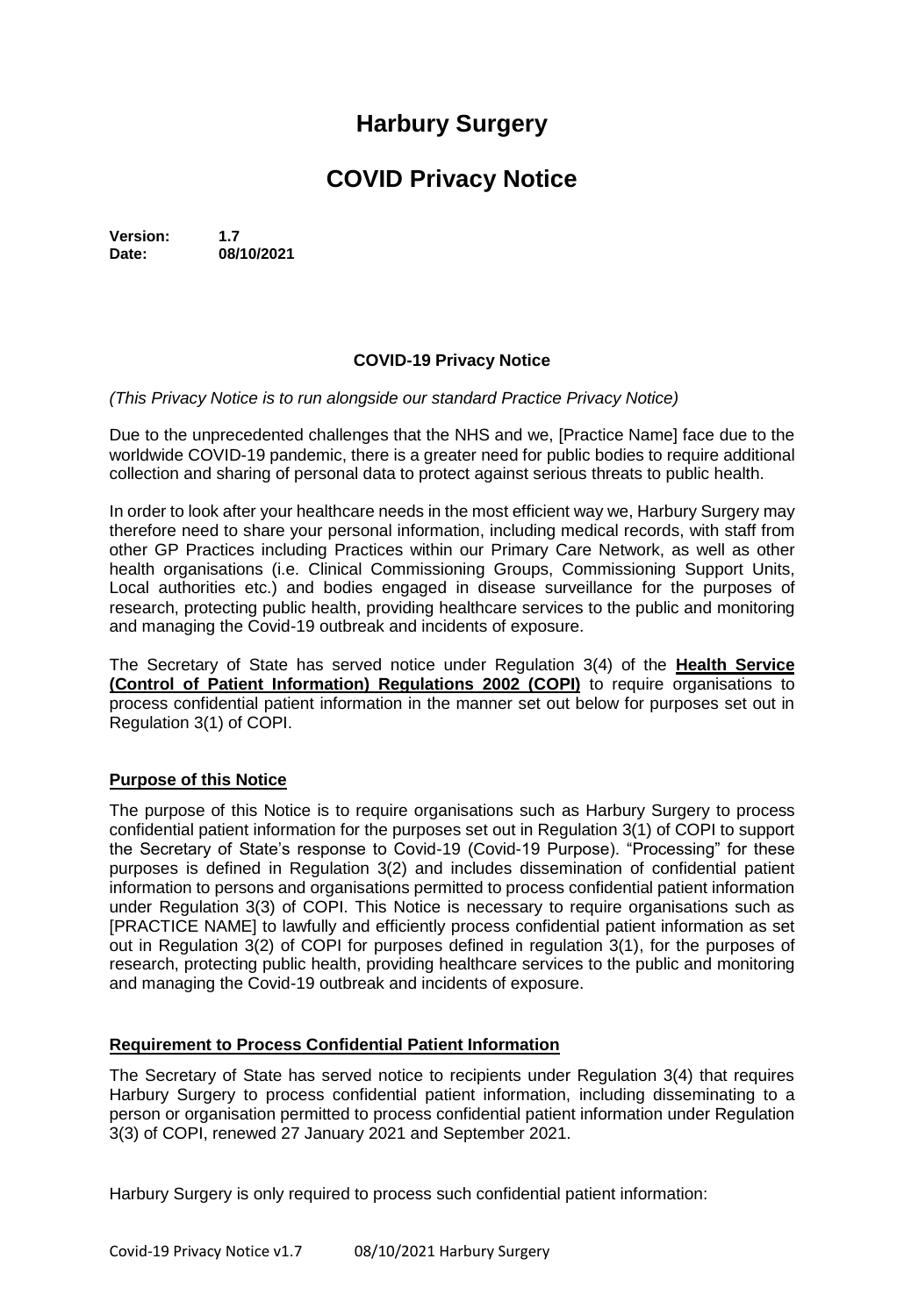- where the confidential patient information to be processed is required for a Covid-19 Purpose and will be processed solely for that Covid-19 Purpose in accordance with Regulation 7 of COPI
- $\bullet$  from 20<sup>th</sup> March 2020 until 31 March 2022.

## **Covid-19 Purpose**.

A Covid-19 Purpose includes but is not limited to the following:

- understanding Covid-19 and risks to public health, trends in Covid-19 and such risks, and controlling and preventing the spread of Covid-19 and such risks
- identifying and understanding information about patients or potential patients with or at risk of Covid-19, information about incidents of patient exposure to Covid-19 and the management of patients with or at risk of Covid-19 including: locating, contacting, screening, flagging and monitoring such patients and collecting information about and providing services in relation to testing, diagnosis, self-isolation, fitness to work, treatment, medical and social interventions and recovery from Covid-19
- understanding information about patient access to health services and adult social care services and the need for wider care of patients and vulnerable groups as a direct or indirect result of Covid-19 and the availability and capacity of those services or that care
- monitoring and managing the response to Covid-19 by health and social care bodies and the Government including providing information to the public about Covid-19 and its effectiveness and information about capacity, medicines, equipment, supplies, services and the workforce within the health services and adult social care services
- delivering services to patients, clinicians, the health services and adult social care services workforce and the public about and in connection with Covid-19, including the provision of information, fit notes and the provision of health care and adult social care services
- research and planning in relation to Covid-19.

#### **Recording of processing**

A record will be kept by Harbury Surgery of all data processed under this Notice.

#### **Sending Public Health Messages**

Data protection and electronic communication laws will not stop Harbury Surgery from sending public health messages to you, either by phone, text or email as these messages are not direct marketing.

#### **Digital Consultations**

It may also be necessary, where the latest technology allows Harbury Surgery to do so, to use your information and health data to facilitate digital consultations and diagnoses and we will always do this with your security in mind.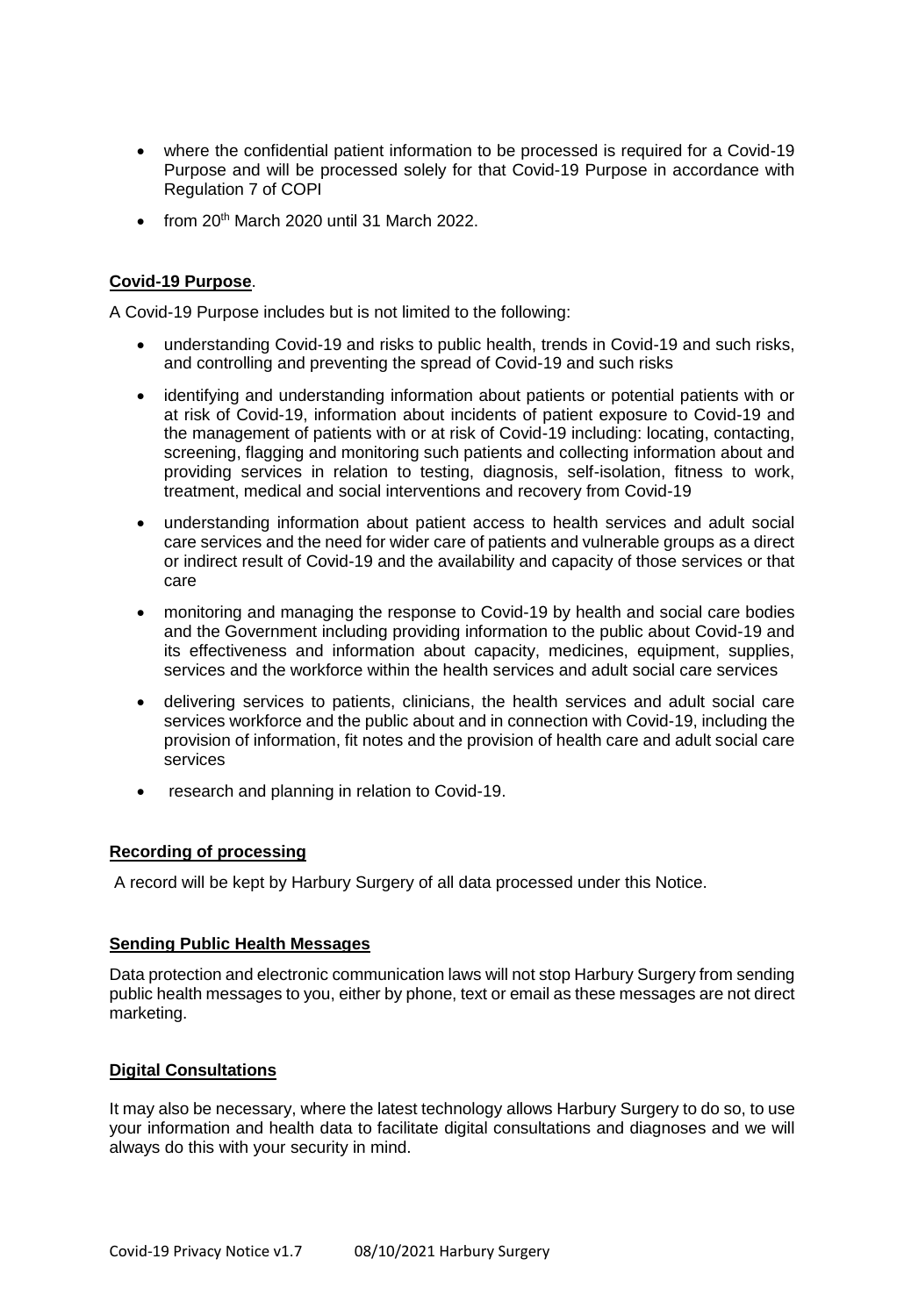## **Research and Pandemic Planning**

The Secretary of State has directed NHS Digital to collect, process and analyse data in connection with COVID-19 to support the Secretary of State's response to COVID-19 and support various COVID-19 purposes set out in the COVID-19 Public Health Directions 2020, 17 March 2020 (as amended) (COVID-19 Direction) and below. This enables NHS Digital to collect data and analyse and link the data for COVID-19 purposes with other data held by NHS Digital.

The purpose of the data collection is also to respond to the intense demand for General Practice data to be shared in support of vital planning and research for COVID-19 purposes, including under the general legal notice issued by the Secretary of State under Regulation 3(4) of the Health Service (Control of Patient Information) Regulations 2002 (COPI).

NHS Digital has therefore been requested by the joint co-chairs of the Joint GP IT Committee (JGPITC) (the BMA and RCGP) to provide a tactical solution during the period of the COVID-19 pandemic to meet this demand and to relieve the growing burden and responsibility on General Practices. On 15 April 2020 the BMA and RCGP therefore gave their support via JGPITC to NHS Digital's proposal to use the General Practice Extraction Service (GPES) to deliver a data collection from General Practices, at scale and pace, as a tactical solution to support the COVID-19 response in the pandemic emergency period.

It is a requirement of the JGPITC that all requests by organisations to access and use this data will need to be made via the NHSX SPOC COVID-19 request process, that will triage and prioritise these requests and refer appropriate requests on to the NHS Digital Data Access Request Service (DARS). NHS Digital will consult with representatives of the BMA and the RCGP on all requests for access to the data. An outline of the process for this agreed with the BMA and the RCGP is published here. Requests by organisations to access record level data from this collection will also be subject to Independent Group Advising on the Release of Data (IGARD) consideration. Data applicants will need to demonstrate they have a lawful basis to access the data for COVID-19 purposes.

#### **Benefits of this sharing**

Organisations, including the Government, health and social care organisations and researchers need access to this vital data for a range of COVID-19 purposes, to help plan, monitor and manage the national response to the COVID-19 pandemic, which will help save lives. COVID-19 purposes for which this data may be analysed and used may include:

- understanding COVID-19 and risks to public health, trends in COVID-19 and such risks, and controlling and preventing the spread of COVID-19 and such risks
- identifying and understanding information about patients or potential patients with, or at risk of COVID-19, information about incidents of patient exposure to COVID-19 and the management of patients with or at risk of COVID-19 including: locating, contacting, screening, flagging and monitoring such patients and collecting information about and providing services in relation to testing, diagnosis, self-isolation, fitness to work, treatment, medical and social interventions and recovery from COVID19
- understanding information about patient access to health services and adult social care services as a direct or indirect result of COVID-19, and the availability and capacity of those services • monitoring and managing the response to COVID-19 by health and social care bodies and the Government including providing information to the public about COVID-19 and its effectiveness and information about capacity, medicines, equipment, supplies, services and the workforce within the health services and adult social care services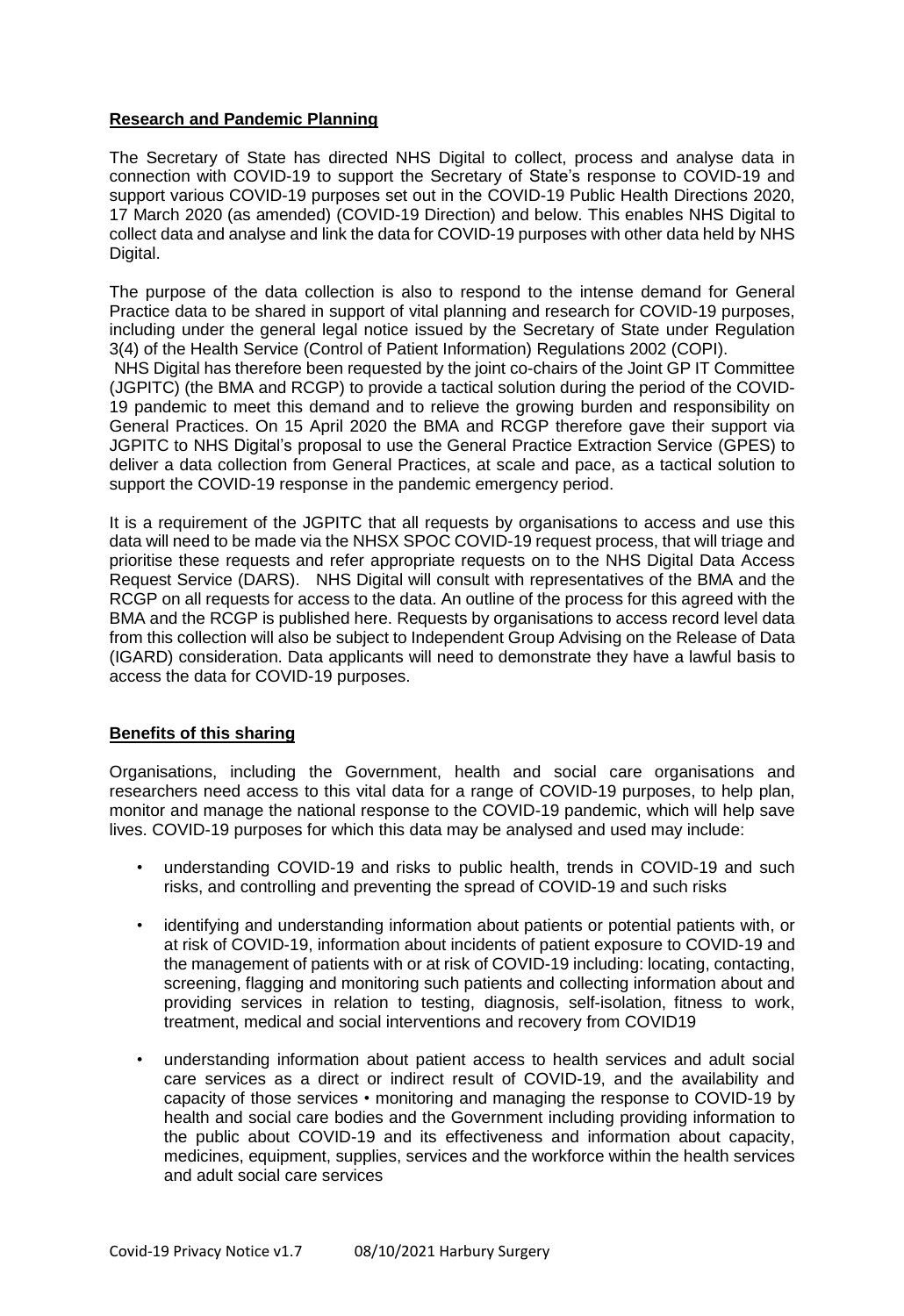- delivering services to patients, clinicians, the health services and adult social care services workforce and the public about and in connection with COVID-19, including the provision of information, fit notes and the provision of health care and adult social care services; and
- research and planning in relation to COVID-19.

Data may be analysed and linked to other data held by NHS Digital or held by other organisations to which access to the data is granted for COVID-19 purposes, through the process described above.

Data will be collected nationally from all GP Practices by NHS Digital every fortnight. All requests to access this data will be triaged through the NHSX SPOC COVID-19 request process and assessed and fulfilled by NHS Digital through DARS. This will significantly reduce the burden on General Practice at a time when demand on resources is high, enabling General Practice to focus on delivering health care and support to patients. It will also reduce compliance burden and risk for General Practice associated with sharing data and complying with the terms of the general legal notice issued under COPI, which applies to General Practices.

## **Legal Basis for this collection**

NHS Digital has been directed by the Secretary of State under section 254 of the 2012 Act under the COVID-19 Direction to establish and operate a system for the collection and analysis of the information specified for this service: GPES Data for Pandemic Planning and Research (COVID-19). A copy of the COVID-19 Direction is published here: https://digital.nhs.uk//aboutnhs-digital/corporate-information-and-documents/directions-anddata-provisionnotices/secretary-of-state-directions/covid-19-public-health-directions-2020.

Details of the information to be collected can be found on the NHS Digital website – Specification of this DPN. Type 1 objections will be upheld in collecting this data from General Practices and therefore the data for those patients who have registered a Type 1 objection with their GP will not be collected. The Type 1 objection prevents an individual's personal identifiable confidential information from being shared outside of their GP Practice except when it is being used for the purposes of their direct care. The National Data Opt-Out will not apply to the collection of the data, as this is a collection which is required by law.

This information is required by NHS Digital under section 259(1)(a) of the 2012 Act to comply with the COVID-19 Direction. In line with section 259(5) of the 2012 Act, all organisations in England that are within the scope of this Notice, as identified below under Health and Social Care Bodies within the scope of the collection, must comply with the requirement and provide information to NHS Digital in the form, manner and for the period specified in this Notice. This Notice is issued in accordance with the procedure published as part of NHS Digital's duty under section 259(8) of the 2012 Act.

In August 2020, the NHS announced that the seasonal national flu immunisation programme criteria for 2020 - 2021 will be expanded to include patients on the SPL. Therefore, to provide information that will support the identification of patients at moderate or high risk of complications from flu, a revision to the weekly extract of data has taken place. This, version three of the extract for the purpose of maintaining and updating the SPL, will continue until the expiry of the COVID-19 Direction. This is currently 31 March 2022 but will be reviewed in March 2022 and every six months thereafter. The frequency of the data collection may change in response to demand.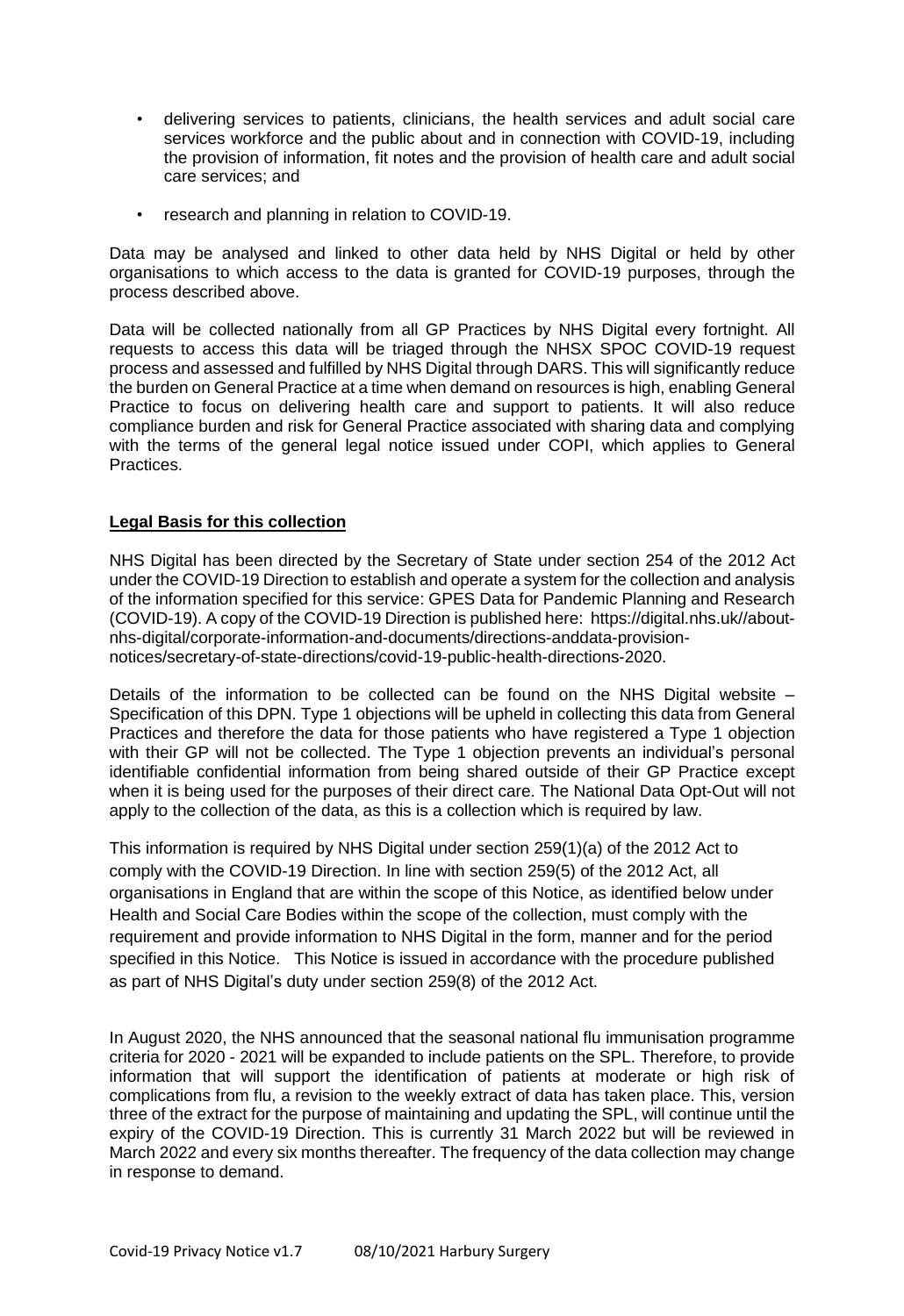| Data collection extracted on a weekly basis<br>week commencing 13 April 2020                                                                                                                                                                                                                                                                                                                                                                                                                                                                                                                                                                                                                                                                                                                                                                                                                                           | Revised weekly data collection. The first<br>collection is due week commencing<br>28<br>September 2021                                                                                                                                                                                                                                                                                                                                                                                                                                                                                                                                                                                                                                                                                                                                                                                                            |
|------------------------------------------------------------------------------------------------------------------------------------------------------------------------------------------------------------------------------------------------------------------------------------------------------------------------------------------------------------------------------------------------------------------------------------------------------------------------------------------------------------------------------------------------------------------------------------------------------------------------------------------------------------------------------------------------------------------------------------------------------------------------------------------------------------------------------------------------------------------------------------------------------------------------|-------------------------------------------------------------------------------------------------------------------------------------------------------------------------------------------------------------------------------------------------------------------------------------------------------------------------------------------------------------------------------------------------------------------------------------------------------------------------------------------------------------------------------------------------------------------------------------------------------------------------------------------------------------------------------------------------------------------------------------------------------------------------------------------------------------------------------------------------------------------------------------------------------------------|
| All patients with defined long-term medical<br>conditions which pose a COVID-19 risk,<br>identified as clinically extremely vulnerable<br>to that risk and/or on certain drug treatments<br>as below:                                                                                                                                                                                                                                                                                                                                                                                                                                                                                                                                                                                                                                                                                                                  | All patients with defined long-term medical<br>conditions which pose a COVID-19 risk,<br>identified<br>clinically<br>as<br>extremely<br>vulnerable/potentially clinically vulnerable to<br>that risk and/or on certain drug treatments as<br>below:                                                                                                                                                                                                                                                                                                                                                                                                                                                                                                                                                                                                                                                               |
| Medical Conditions that provide information<br>on clinically vulnerable patients<br>Severe asthma and dust related lung<br>$\bullet$<br>disease with relevant treatment in the<br>last 12 months (asthma treatment &<br>prednisolone<br>OR.<br>high<br>dose<br>corticosteroid safety card)<br>COPD emphysema, and associated<br>٠<br>lung diseases with relevant treatment<br>in the last 12 months (COPD drugs<br>OR.<br>dose<br>dose<br>high<br>high<br>corticosteroid safety card<br>Non-asthma<br>non-COPD<br>and<br>respiratory disease<br>Cancer(haem and others)<br>٠<br>Genetic, metabolic or autoimmune<br>$\bullet$<br>disease<br>Immunosuppression drugs in the last<br>$\bullet$<br>12 months<br>Flu-like symptoms or respiratory tract<br>infections from 1 November 2019<br>Transplants<br>with<br>severe<br>٠<br>Immunosuppression drug treatment<br>in the last 12 months<br>Pregnant in last 9 months | Medical Conditions that provide information<br>on clinically vulnerable patients<br>Severe asthma and dust related lung<br>$\bullet$<br>disease with relevant treatment in the<br>last 12 months (asthma treatment &<br>prednisolone<br>OR.<br>high<br>dose<br>corticosteroid safety card)<br>COPD emphysema, and associated<br>lung diseases with relevant treatment<br>in the last 12 months (COPD drugs<br>OR.<br>dose<br>dose<br>high<br>high<br>corticosteroid safety card<br>Non-asthma<br>non-COPD<br>and<br>$\bullet$<br>respiratory disease<br>Cancer(haem and others)<br>٠<br>Genetic, metabolic or autoimmune<br>disease<br>Immunosuppression drugs in the last<br>$\bullet$<br>12 months<br>Flu-like symptoms or respiratory tract<br>infections from 1 November 2019<br>Transplants<br>with<br>severe<br>٠<br>Immunosuppression drug treatment<br>in the last 12 months<br>Pregnant in last 9 months |
| Patients designated separately as at<br>$\bullet$<br>from<br>COVID-19<br>risk<br>using<br>high/medium/low risk SNOWED CT<br>Codes, for example                                                                                                                                                                                                                                                                                                                                                                                                                                                                                                                                                                                                                                                                                                                                                                         | No change<br>Patients designated separately as at<br>$\bullet$<br>from<br>COVID-19<br>risk<br>using<br>high/medium/low risk SNOWED CT<br>Codes, for example                                                                                                                                                                                                                                                                                                                                                                                                                                                                                                                                                                                                                                                                                                                                                       |
| Patients with a COVID-19 activity code                                                                                                                                                                                                                                                                                                                                                                                                                                                                                                                                                                                                                                                                                                                                                                                                                                                                                 | No change<br>Patients with a COVID-19 activity code                                                                                                                                                                                                                                                                                                                                                                                                                                                                                                                                                                                                                                                                                                                                                                                                                                                               |
|                                                                                                                                                                                                                                                                                                                                                                                                                                                                                                                                                                                                                                                                                                                                                                                                                                                                                                                        | No change<br>Clinically vulnerable patients (eligible for<br>seasonal flu vaccination)<br><b>Chronic Respiratory disease</b><br>$\bullet$<br>Unresolved<br>asthma<br>with<br>recent<br>$\bullet$<br>asthma drug treatment (in the last 12<br>months)<br>has<br>or<br>ever<br>had<br>an<br>emergency hospital admission due to<br>asthma<br>Chronic heart disease                                                                                                                                                                                                                                                                                                                                                                                                                                                                                                                                                  |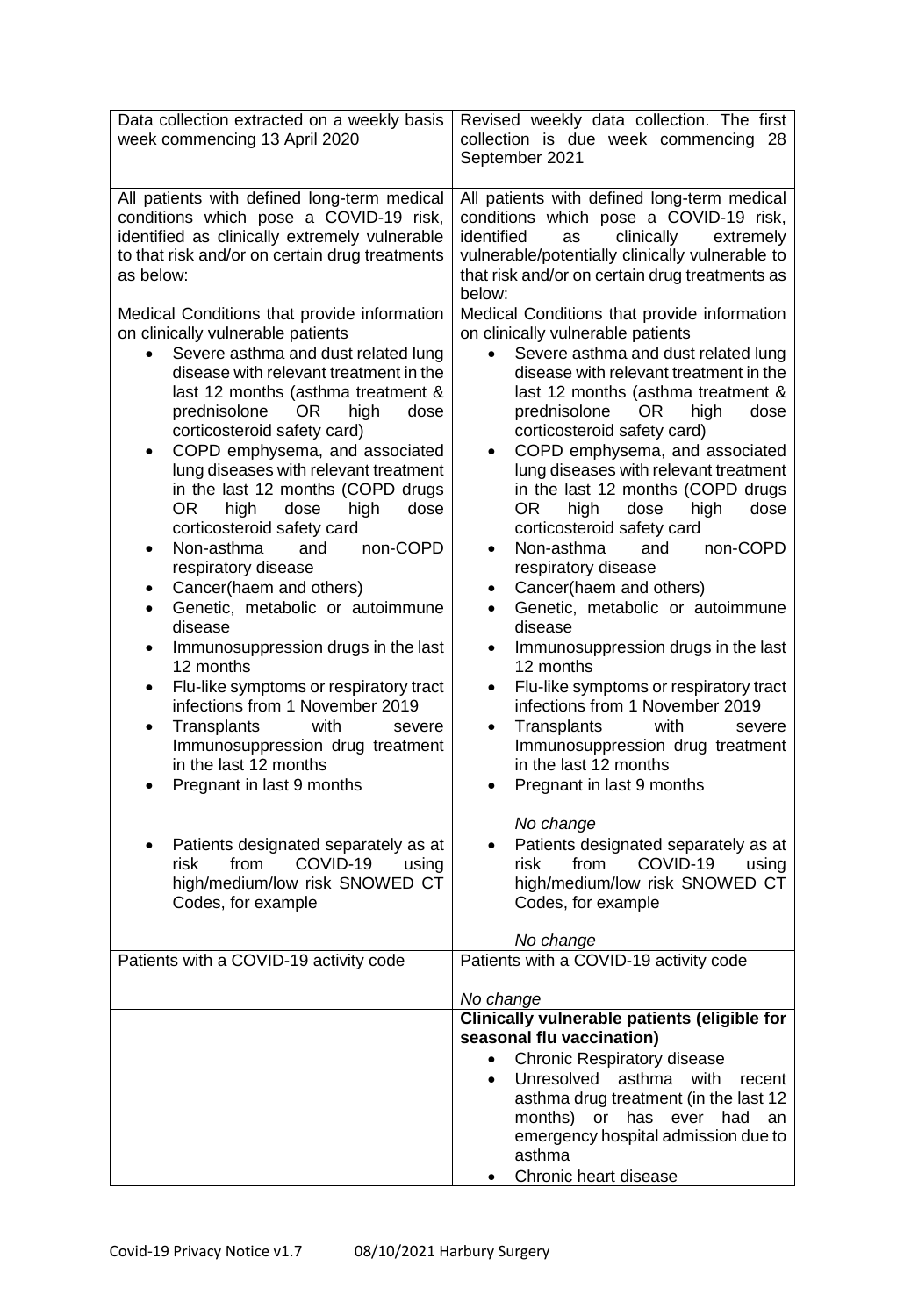| Unresolved chronic kidney disease<br>$\bullet$                                       |
|--------------------------------------------------------------------------------------|
| stage3,4 and 5<br>Unresolved diabetes mellitus<br>$\bullet$                          |
| Unresolved<br>$\bullet$                                                              |
| immunosuppression<br>diagnosis                                                       |
| Immunosuppression procedure<br>in<br>$\bullet$<br>the last 12 months                 |
| <b>Chronic Liver disease</b>                                                         |
| $\bullet$<br>Chronic neurological disease<br>$\bullet$                               |
| Pregnant in the last 9<br>months                                                     |
| (different<br>cluster<br>clinically<br>to<br>extremely vulnerable group)             |
| In patients aged 16 and over: BMI of<br>$\bullet$<br>40+ in the last 12 months       |
| In patients aged 16 and over: Latest                                                 |
| BMI in the last 3 years was 40+<br>Learning<br>disability<br>(including<br>$\bullet$ |
| Down's)                                                                              |
| Has a "requires flu vaccination" code<br>$\bullet$                                   |
| Identified as a healthcare worker in<br>the last 12 months                           |
| Household<br>contact<br>οf<br>an                                                     |
| immunocompromised individual                                                         |
| Other Potentially clinically Vulnerable                                              |
| patients<br>Unresolved hypertension                                                  |
| Pulmonary hypertension<br>٠                                                          |
| Dementia<br>$\bullet$                                                                |
| <b>Systemic lupus</b>                                                                |
| Discoid and non-systemic lupus<br>$\bullet$                                          |
| Psoriasis                                                                            |
| Rheumatoid arthritis and associated                                                  |
| disorders                                                                            |
| Additional Data items for Patients from the<br>above groups                          |
| Latest ethnic category code (all                                                     |
| groups)                                                                              |
| Earliest code indicating that the<br>$\bullet$                                       |
| patient has died (all groups)                                                        |
| Latest smoking status (all groups)                                                   |
| Blood pressure from the last 2 years                                                 |
| (all groups)                                                                         |
| In patients aged 16 and over: all BMI<br>and weight in last 5 years plus height      |
| (all groups)                                                                         |
| IFCC-HbA1c in the last 2 years (for<br>٠                                             |
| diabetic patients in the flu group only)                                             |
| <b>COPD</b><br>Latest<br>resolved<br>and                                             |
| admission codes (for COPD Patients                                                   |
| in the clinically extreme vulnerable<br>group only)                                  |
|                                                                                      |
| $\bullet$                                                                            |
| ACE inhibitors, ARBs and non-<br>steroidal anti-inflammatory drugs in                |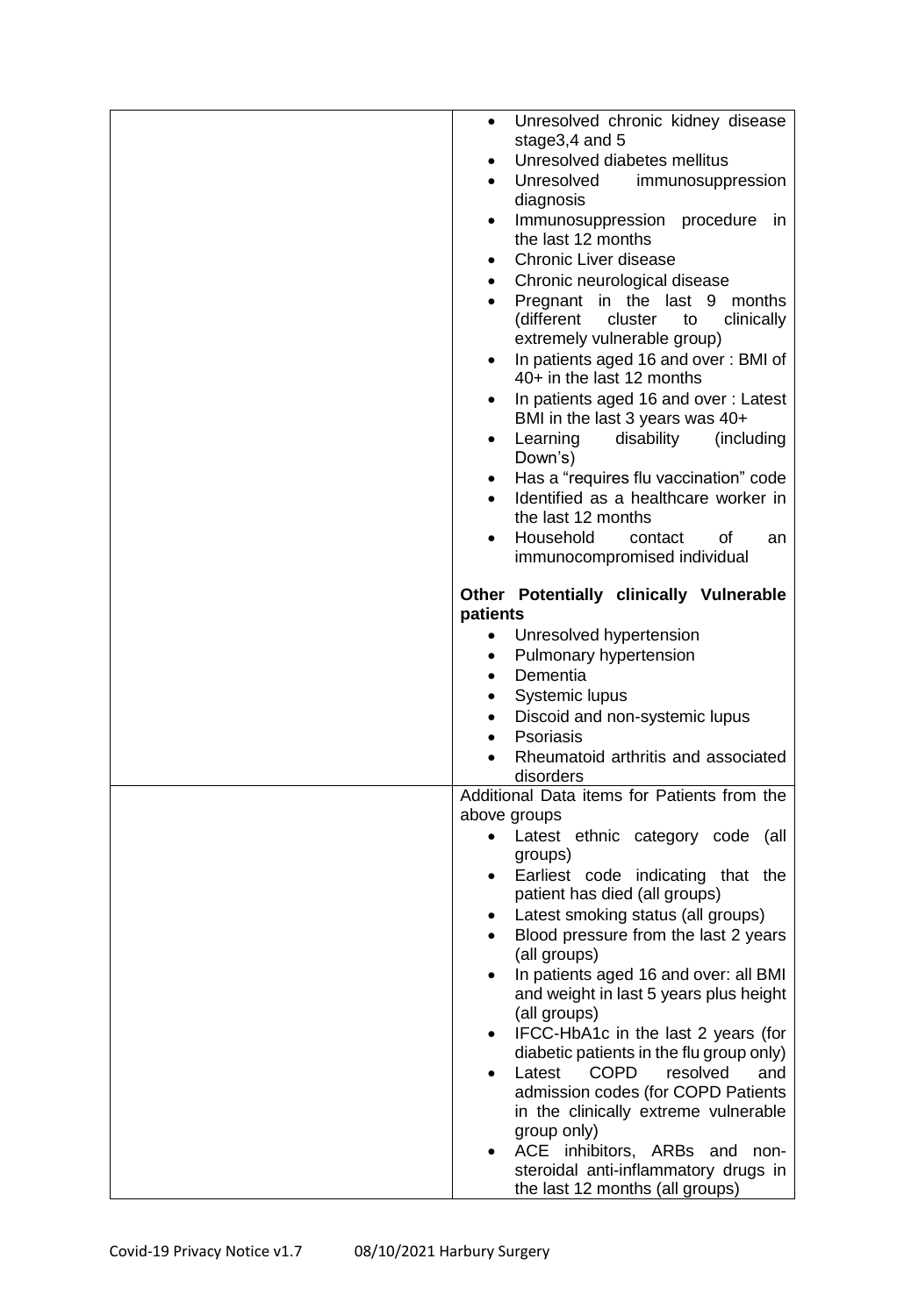| • Latest asthma emergency admission<br>codes (for asthma patients in flu<br>group only)<br>• Asthma-related drug treatments in<br>the last 12 months (for asthma |
|------------------------------------------------------------------------------------------------------------------------------------------------------------------|
| patients in the flu group only)                                                                                                                                  |

The Secretary of State has directed NHS Digital to collect, process and analyse data in connection with COVID-19 to support the Secretary of State's response to COVID-19 and support various COVID-19 purposes set out in the COVID-19 Public Health Directions 2020, 17 March 2020 (COVID-19 Direction) (as amended) (COVID-19) Direction) and below. This enables NHS Digital to collect data and analyse and link the data for COVID-19 purposes with other data held by NHS Digital. The rationale for changing the data extraction is that the initial data collection was based on an existing specification for flu vaccination eligibility. This data extraction was then refined in order to more accurately reflect the patients who are clinically extremely vulnerable to COVID-19 and also to minimise the data we are collecting. A further refinement of the data extraction has taken place leading to the inclusion of new data being extracted. This will provide information to inform vaccination programmes. This General Practice Extraction

Service (GPES) data will be extracted weekly and be used to assist in producing a weekly update of the SPL. The objective of this collection is on an ongoing basis to identify patients registered at General Practices who may be: • clinically extremely vulnerable if they contract COVID-19 • at moderate or high risk of complications from flu or COVID-19. The data collected will be analysed and linked with other data NHS Digital or other organisations hold to identify: • a list of clinically extremely vulnerable patients who will be advised to take shielding measures to protect themselves. Advice given to these patients has been published by Public Health England and is available here: https://www.gov.uk/government/publications/guidanceon-shielding-and-protectingextremely-vulnerable-persons-from-covid-19/guidance-onshielding-and-protectingextremely-vulnerable-persons-from-covid-19#what-do-we-mean-byextremelyvulnerable • a list of patients at moderate or high risk of complications from flu to inform the flu call/recall vaccination programme.

Further information on the flu programme can be found here: [Coronavirus \(england.nhs.uk\)](https://www.england.nhs.uk/coronavirus/)

The extract may also be used for future direct care purposes relating to the COVID-19 outbreak. The methodology NHS Digital has used to produce the SPL is explained in detail and is published on the NHS Digital SPL website page here:

https://digital.nhs.uk/coronavirus/shielded-patient-list Patients

added to the SPL will be contacted by post, email (and/or SMS message where this is necessary) by the NHS on behalf of the Chief Medical Officer, Chris Whitty, to:

• advise of the measures they can take to reduce their risk of contracting the virus and signpost them to the Extremely Vulnerable Persons service operated by gov.uk at <https://www.gov.uk/coronavirus-extremely-vulnerable>

• offer a flu vaccination or to contact non-responders who remain unvaccinated (as per NHS England specifications for the service). The SPL will also be used to inform GPs of their individual patients on the SPL, by flagging those patient records on GP patient record systems. The SPL will be shared with a variety of other organisations involved in the care and support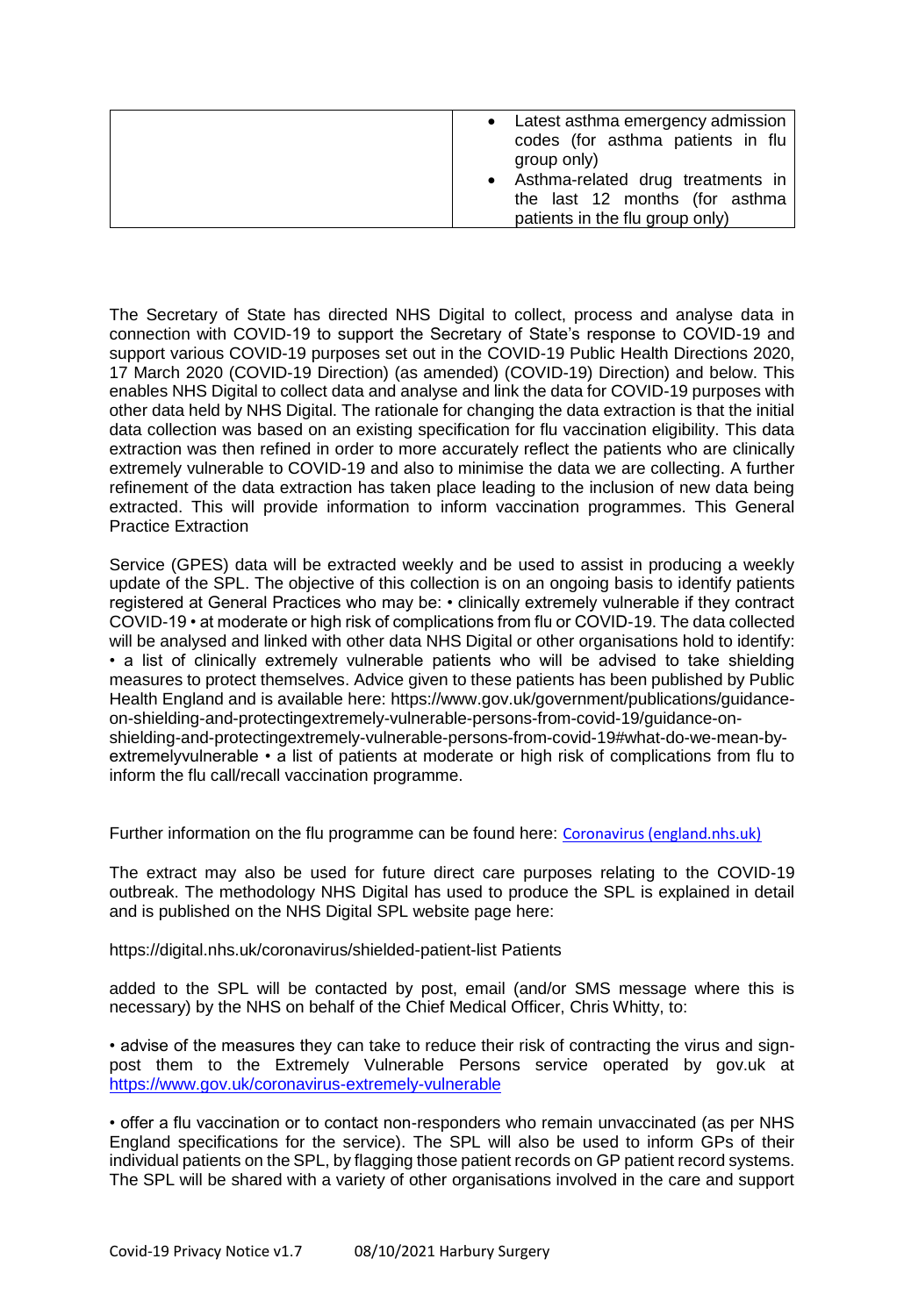of those patients and for planning, commissioning and research purposes associated with COVID-19. Full details of those with whom information has been shared can be found on the NHS Digital SPL website here:

[https://digital.nhs.uk/coronavirus/shielded-patient-list/distribution.](https://digital.nhs.uk/coronavirus/shielded-patient-list/distribution)

Requests by organisations to access record level data from this collection will be subject to Independent Group Advising on the Release of Data (IGARD) consideration. Data applicants will need to demonstrate they have a lawful basis to access the data for COVID-19 purposes.

## **Benefits of the collection**

Organisations, including Government, health and social care organisations need to access this vital data for a range of COVID-19 purposes, to help plan, monitor and manage the national response to the COVID-19 pandemic, which will help save lives. COVID-19 purposes for which this data may be analysed and used may include: • understanding COVID-19 and risks to public health, trends in COVID-19 and such risks, and controlling and preventing the spread of COVID-19 and such risks • identifying and understanding information about patients or potential patients with, or at risk of COVID-19, information about incidents of patient exposure to COVID-19 and the management of patients with or at risk of COVID-19 including: locating, contacting, screening, flagging and monitoring such patients and collecting information about and providing services in relation to testing, diagnosis, self-isolation, fitness to work, treatment, medical and social interventions and recovery from COVID19. Data will be analysed and linked to other data held by NHS Digital or held by other organisations to which access to the data is granted for COVID-19 purposes, through the process described above. Data will be collected nationally from all General Practices by NHS Digital every week. All requests to access this data will be through Data Access Request Service (DARS). This will significantly reduce the burden on General Practice at a time when demand on resources is high, enabling General Practice to focus on delivering health care and support to patients. It will also reduce compliance burden and risk for General Practice associated with sharing data and complying with the terms of the general legal notice issued under the National Health Service (Control of Patient Information Regulations) 2002 (COPI), which applies to General Practices Patients facing the greatest risk if they contract COVID-19 and/or are in the moderate to high risk of complications from flu:

- will be identified and known to health organisations
- will have a greater awareness of the recommended preventative shielding measures
- will be able to follow clear advice

• will be able to ask for help and support, including social care support and essential food supplies, through the Extremely Vulnerable Persons service operated by gov.uk.

It will enable the SPL to be updated weekly to identify new patients and changes to patients on the List and will enable support provisions to be more dynamic and responsive to both social and clinical need.

It will also enable vital planning, commissioning, and research to be carried out for COVID-19 purposes. If patients facing the greatest risk follow advice, it is hoped that this will contribute to the delay and mitigation of the spread of COVID-19 and save lives.

#### **Visitors to The Practice**

We have an obligation to protect our staff and employees' health, so it is reasonable for staff at Harbury Surgery to ask any visitors to our practice to tell us if they have visited a particular country, or are experiencing COVID-19 symptoms. This must only be in pre-approved circumstances and we would also ask all patients to consider government advice on the NHS 111 website and not attend the practice.